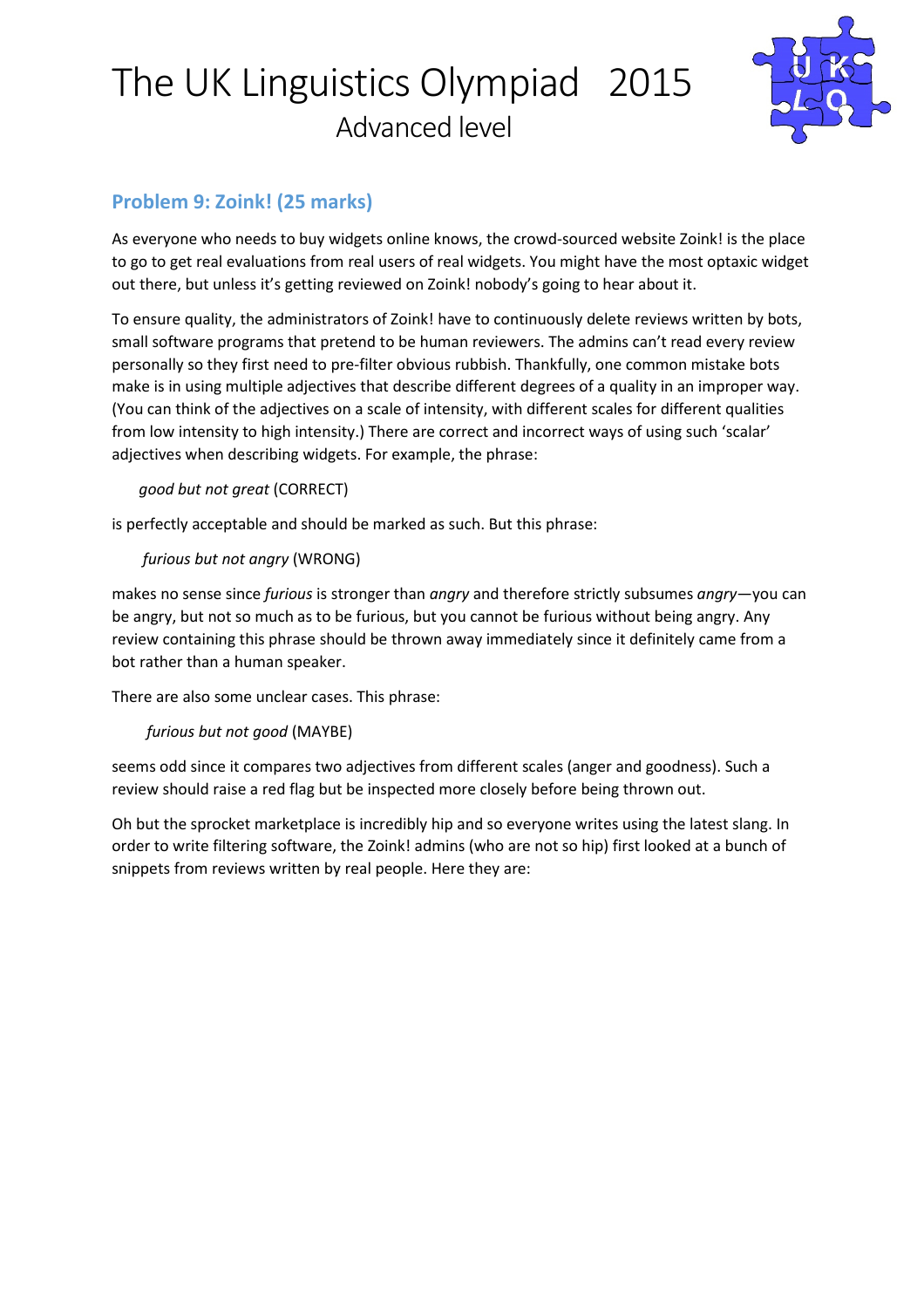

| 1. cromulent but not melaxious           | 7. not only quarmic, but<br>nistrotic    | 13. not nistrotic, just<br>tamacious |
|------------------------------------------|------------------------------------------|--------------------------------------|
| 2. not only efrimious but<br>quarmic     | 8. shtingly, though not<br>efrimious     | 14. wilky but not daxic              |
| 3. not only hyxilious but<br>fligranish  | 9. not tamacious, just<br>efrimious      | 15. not daxic, just jaronic          |
| 4. not only daxic but fligranish         | 10. not optaxic, just fligranish         | 16. jaronic but not hyxilious        |
| 5. not laxaraptic, but just<br>hyxilious | 11. not only cromulent but<br>shtingly   | 17. laxaraptic but not optaxic       |
| 6. not just melaxious but<br>efrimious   | 12. not nistrotic, but just<br>efrimious |                                      |

Based on these snippets, the admins were able to understand how the different properties are connected so they were ready to decide whether further snippets were

- right, i.e. they might easily have been written by humans
- wrong, i.e. they must have been written by bots
- possible, i.e. they might have been written by humans or by bots because they combine points on different scales.

Here is a selection of the further snippets:

- A. not only hyxilious but quarmic
- B. jaronic but not laxaraptic
- C. cromulent but not nistrotic
- D. not only tamacious, but melaxious
- E. not only shtingly but quarmic
- F. not fligranish, just wilky
- G. optaxic but not hyxilious
- H. cromulent but not jaronic
- I. not just optaxic but nistrotic

Q.9.1. Classify each of these snippets A-I as right, wrong or possible by writing r, w or p in the answer sheet.

Q.9.2. Justify your answer.

Q.9.3. Find a series of ordinary English adjectives that define more than three degrees of intensity on a single scale.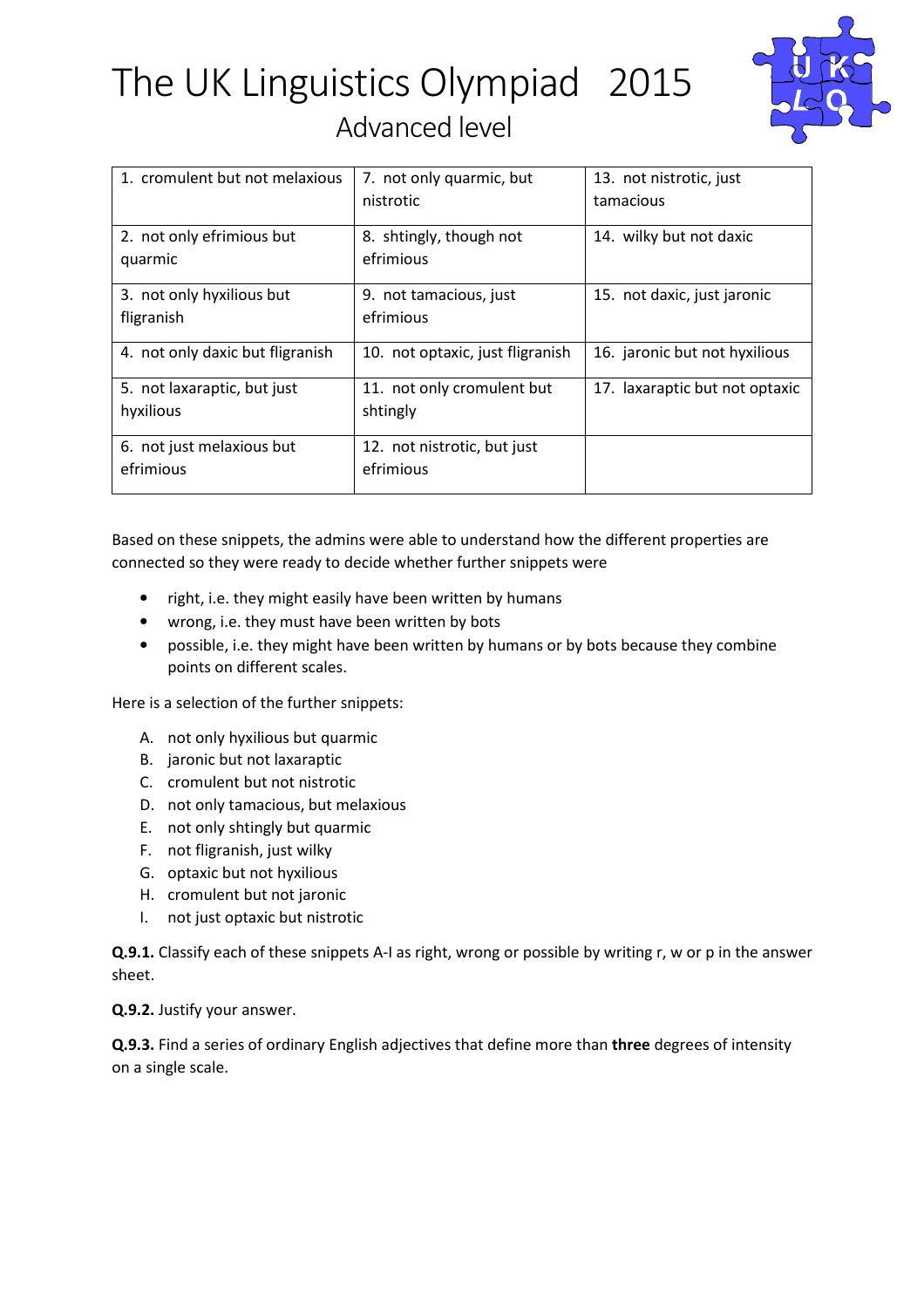

### Problem 9: Zoink! (25 marks)

| Q.9.1 A | ◡ |  |  |  |  |
|---------|---|--|--|--|--|
|         |   |  |  |  |  |

Q.9.2.

[continue on next page or on a separate sheet]

| $\Omega$<br>,.,. |
|------------------|
|------------------|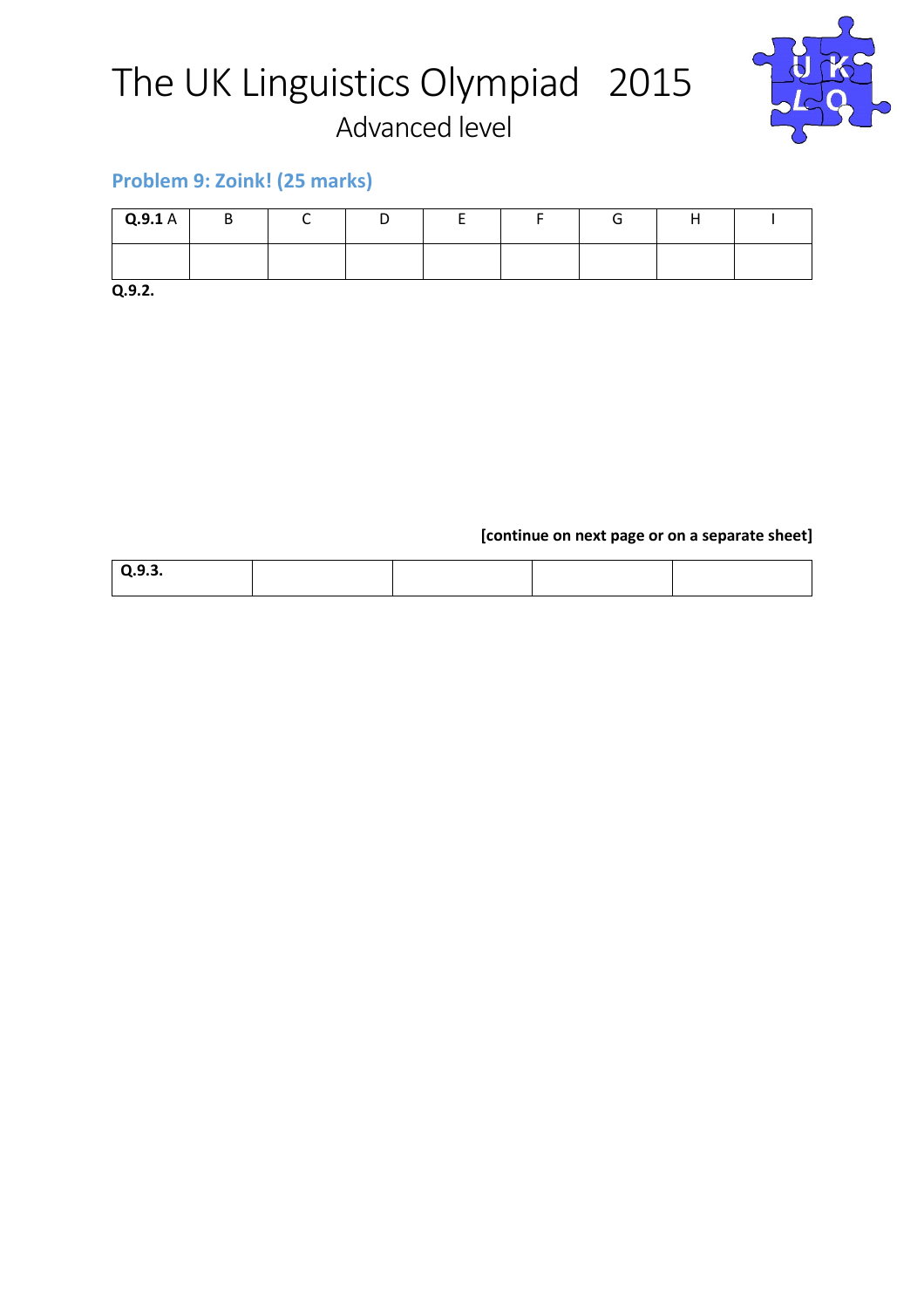

### Problem 9. Zoink! – solution (24 points)

Scoring: (max 24)

- 9.1: 1 point for each correct answer (max 9)
- 9.2: 2 points for each component (1-5) presented both clearly and accurately. 1 for a partially satisfactory treatment. 1 for a general statement of principles, e.g. a description of the processes to be executed. (max 10)
- 9.3: 4 points for a convincing series of four degrees; 5 points for one with five degrees (max 5) Accept creative suggestions if they're plausible. (max 5)

| В. |  |       |  |  |
|----|--|-------|--|--|
|    |  | w I r |  |  |

#### Q.9.2. [for a fuller explanation, see the notes in Appendix B]

- 1. Classification of the syntactic patterns in snippets 1-17 in terms of relative strength (x > y or  $x < y$ ), with clear explanation.
- 2. A full analysis of all snippets 1-17 in terms of the classification in 1.
- 3. Some kind of diagramming notation for strength and network connections, with clear explanation.
- 4. A full analysis of all the adjectives in terms of the notation in 3.
- 5. Application of the analysis in 4 to the new snippets A-I.

#### Q.9.3.

NB the scale need not be evaluative, e.g. local – regional – national – international – galactic.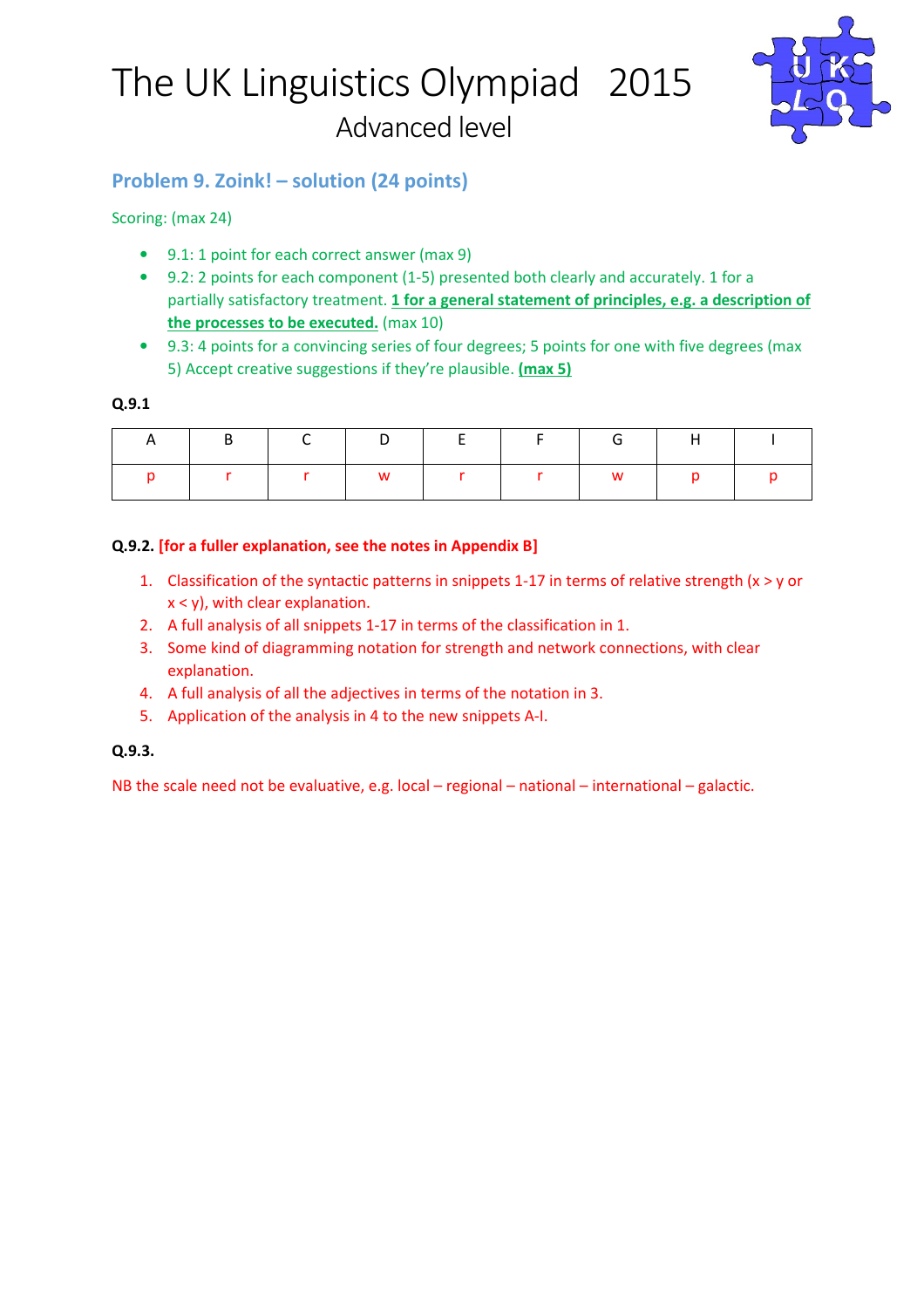

### Appendix B: A guide to Zoink!

Different people will find different routes through this problem, but the following notes present one route which is hopefully clear and relatively simple for those whose intuitions don't take them straight to the answer.

1. Look at the syntax of the phrases 1-17 and reduce the diversity. Each phrase links two adjectives which we can call x and y. Here's a list of the different patterns, distributed into two groups:

| x < y            | x>y               |
|------------------|-------------------|
| x but not y      | not x, but just y |
| x, though not y  | not x, just y     |
| not just x but y |                   |
| not only x but y |                   |

In all the x<y patterns, adjective x has a weaker meaning than adjective y; for example, in good but not great, 'good' is weaker than 'great', just as it is in good, though not great, not just good but great and not only good but great; so all these different phrases tell you the same thing: 'good' < 'great'. In the x>y patterns, the relation is reversed: not great, but good and not great, just good, so 'great' > 'good'.

2. Since the relative strength of x and y is all you're interested in, you can replace all the phrases 1- 17 by a representation of this relation. To do this you need to remove the difference between x<y and x>y, which is just a matter of syntax. You could convert one of these notations into the other, e.g. converting all the x>y patterns into y<x patterns; but at this point it will be more helpful to move towards a network notation which shows the relation more clearly. The obvious iconic ('natural') notation for this relation uses the vertical dimension to link the stronger adjective down to the weaker one below, like this:



3. Now you work through 1-17 to convert the relations into this notation. But notice that the same adjective can appear in two or more phrases, so you're actually dealing with a complex network of relations rather than a list of isolated relations. Here too your new notation will come in handy because it allows you to write each adjective just once, but to give it more than one link to other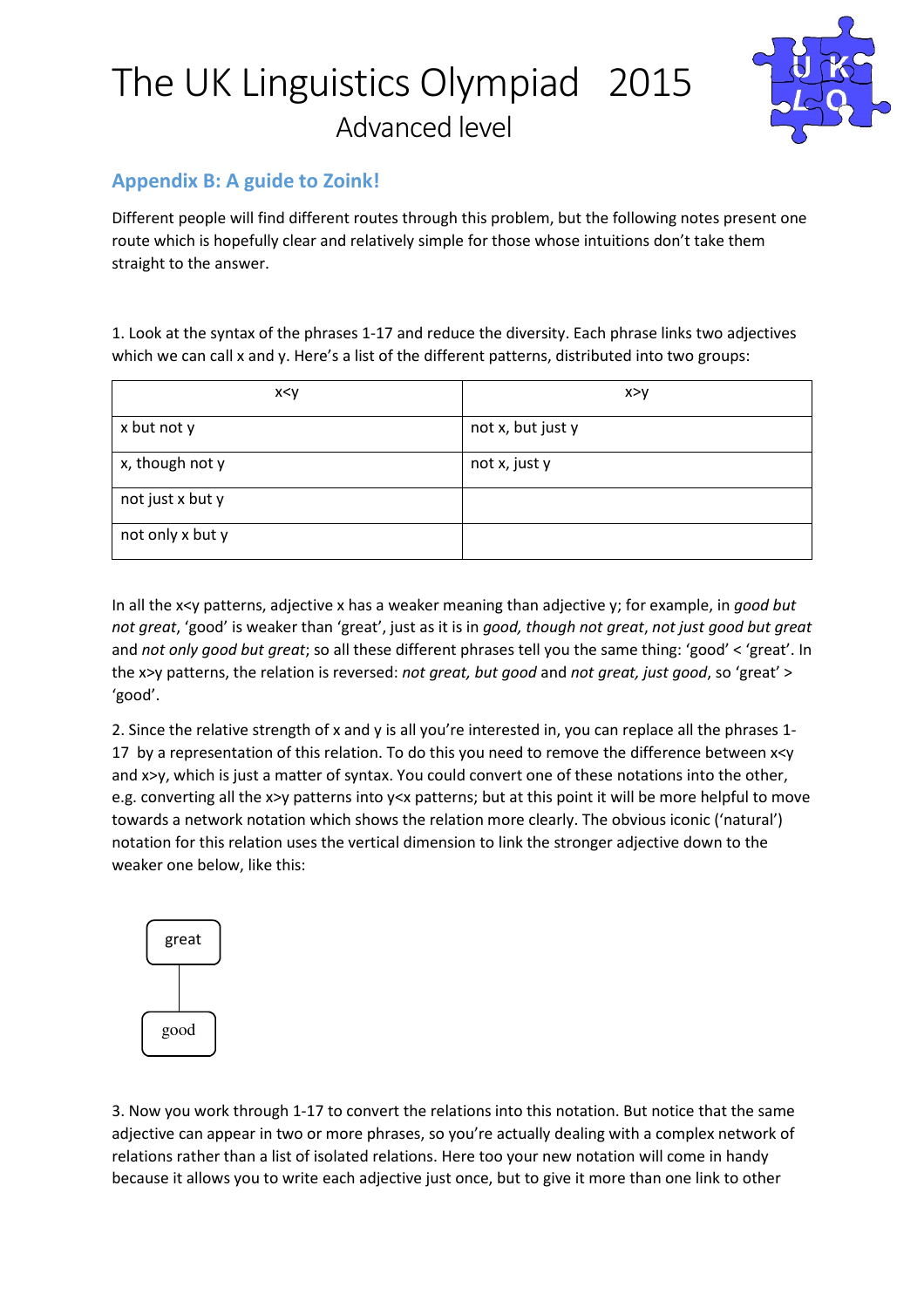

adjectives. For instance, nistrotic is linked both to quarmic (phrase 7) and to tamacious (13), as shown below. The diagram on the right takes advantage of a convenient fact: that every adjective begins with a different letter, so you can save writing them out by just using their initial letter. The number in the ellipse reminds you of the phrase which defines the relation concerned.



4. Continuing this process with some juggling, you eventually find that the adjectives actually form two separate and unconnected networks. This means that, between them, these phrases actually define just two scales or dimensions, each with several different grades of increasing strength, and each with some synonyms for the same grade. We don't, of course, know what these scales are – reliability, speed, attractiveness, price or whatever – but we do know about the formal structuring of the different points on the scales. Here are the two networks:



5. And finally to the solution: You represent each of A-I using the same notation, and compare it with the networks.